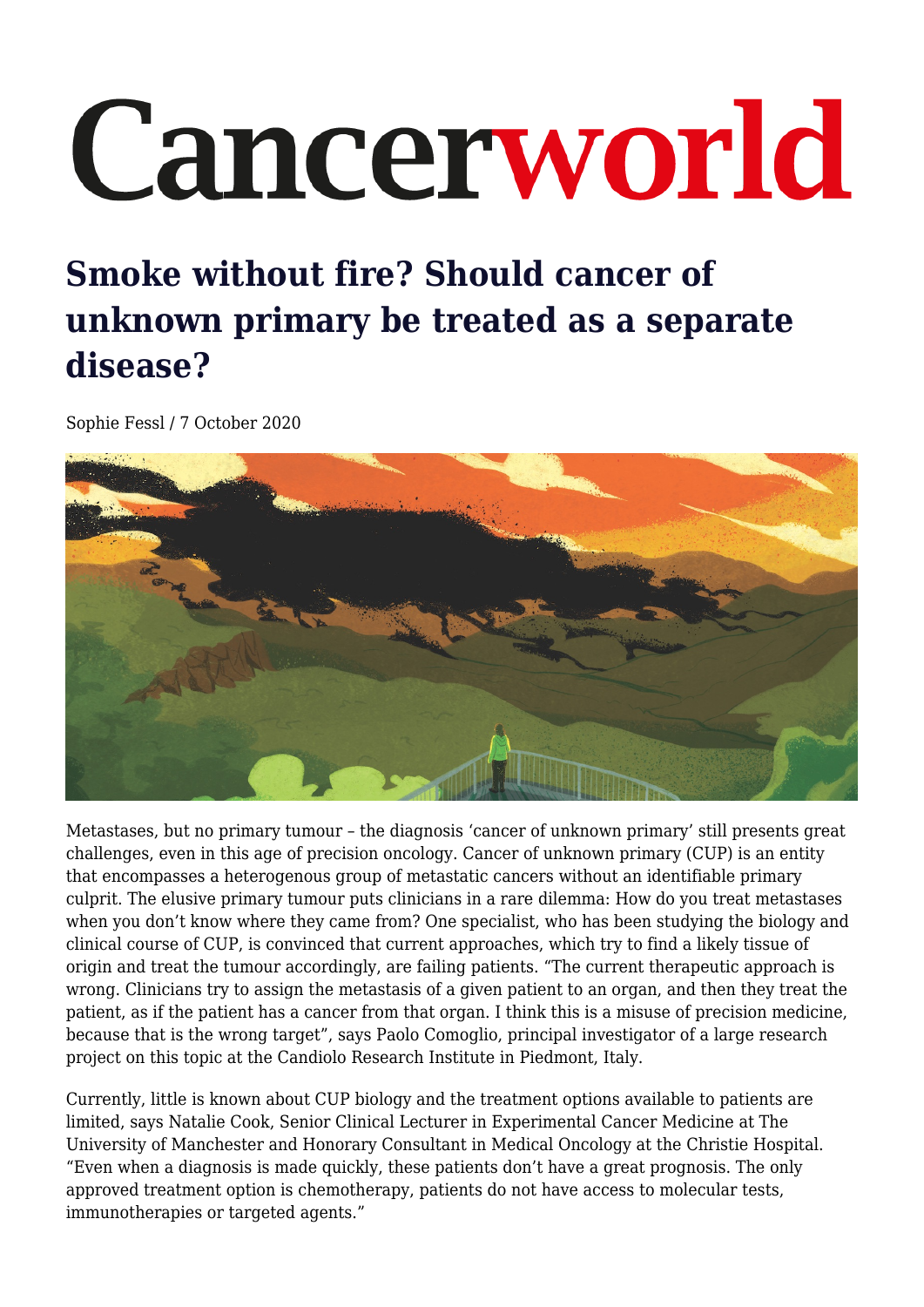#### **CUP: a separate disease entity?**

Standard diagnosis involves a detailed history and physical examination, blood tests, expert pathological review and CT imaging of the chest, abdomen and pelvis. These diagnostic recommendations have probably led to a better identification of these 'hidden' primaries, as the incidence of CUP has been decreasing since the 1990s (Rassy E  $\&$  Pavlidis N. Cancer Epidemiol [2019\)](https://www.sciencedirect.com/science/article/abs/pii/S1877782119300566). Recent work by Nicholas Pavlidis, Emeritus Professor, University of Ioannina, Greece, and Dean of the ESO College (ESCO), shows that the proportion of patients with cancer who are diagnosed with CUP has decreased to 1-2% owing to the recent radiological and molecular advances. But not all primaries can be detected. Even at autopsy, the primary tumour remains unidentifiable in 25-50% of CUP cases. CUP remains a deadly disease: in the UK, it is the fifth leading cause of mortality in patients with cancer, and median overall survival lies between 6 and 16 months. In spite of representing 3-5% of all new cancer diagnoses, cancer of unknown primary (CUP) is the fourth most common cause of cancer-related deaths worldwide. "Ultimately, these patients still do worse because of the long time it took to arrive at a CUP diagnosis", Cook adds. "At this point, they've got a highly metastatic disease."

Traditionally, patients with CUP are divided into two prognostic subsets according to clinical and pathological criteria. "Unfortunately, patients with a good prognosis make up only around 15-20% of all CUP patients. This subset comprises a constellation of features that are suggestive of a specific tissue of origin. The rest belong to the subgroup with unfavourable prognosis", says Pavlidis. The subgroup with a good prognosis includes mainly women with isolated axillary node metastases from adenocarcinoma (resembling breast cancer), women with papillary serous adenocarcinoma restricted to the peritoneum (resembling ovarian cancer), patients with squamous carcinoma of the cervical lymph nodes (resembling head and neck cancer), as well as men with bone metastases and elevated serum PSA (resembling prostate cancer).

"Patients with CUP categorised within the good prognostic subset are basically treated similarly to the corresponding primary tumour with systemic therapy", explains Pavlidis. "If tumours carry specific biomarkers that identify them as a CUP subset responding to precision therapies, that is, lung, renal or colorectal cancer, patients should be managed accordingly using the relevant targeted therapy." In patients with a good performance status, the median overall survival in the favourable subset is 15-20 months.

For the majority of patients with CUP, this option is not available. The second subset encompasses the remaining majority of patients, approximately 80-85%, who present with disseminated disease that cannot be assigned to the favourable entities. For example, liver CUP is the most common unfavourable entity ([Bochtler T & Krämer A. Front Oncol 2019\)](https://www.ncbi.nlm.nih.gov/pmc/articles/PMC6534107/). It has a dismal prognosis with a median overall survival of 1-2 months. These patients are treated with empirical chemotherapy, normally doublet chemotherapy containing platinum and/or a taxane, or best supportive palliative care. Overall, the prognosis of patients in the unfavourable subgroup is just 6-12 months, a prognosis that has remained largely unchanged over the years.

#### **Tissue-of-origin: A necessity or a distraction?**

Experts differ on how best to improve therapy for CUP patients with an unfavourable prognosis. Two schools of thought dominate the discussion: one group of experts recommends a tissue of originoriented view, using (extensive) molecular testing to identify a likely tissue of origin and treat the CUP as if it were a metastasized tumour of this organ. The other group advocates following a tissueagnostic approach, using molecular testing to identify actionable mutations in the metastases, irrespective of where they may have originated from, which may serve as targets for targeted therapy.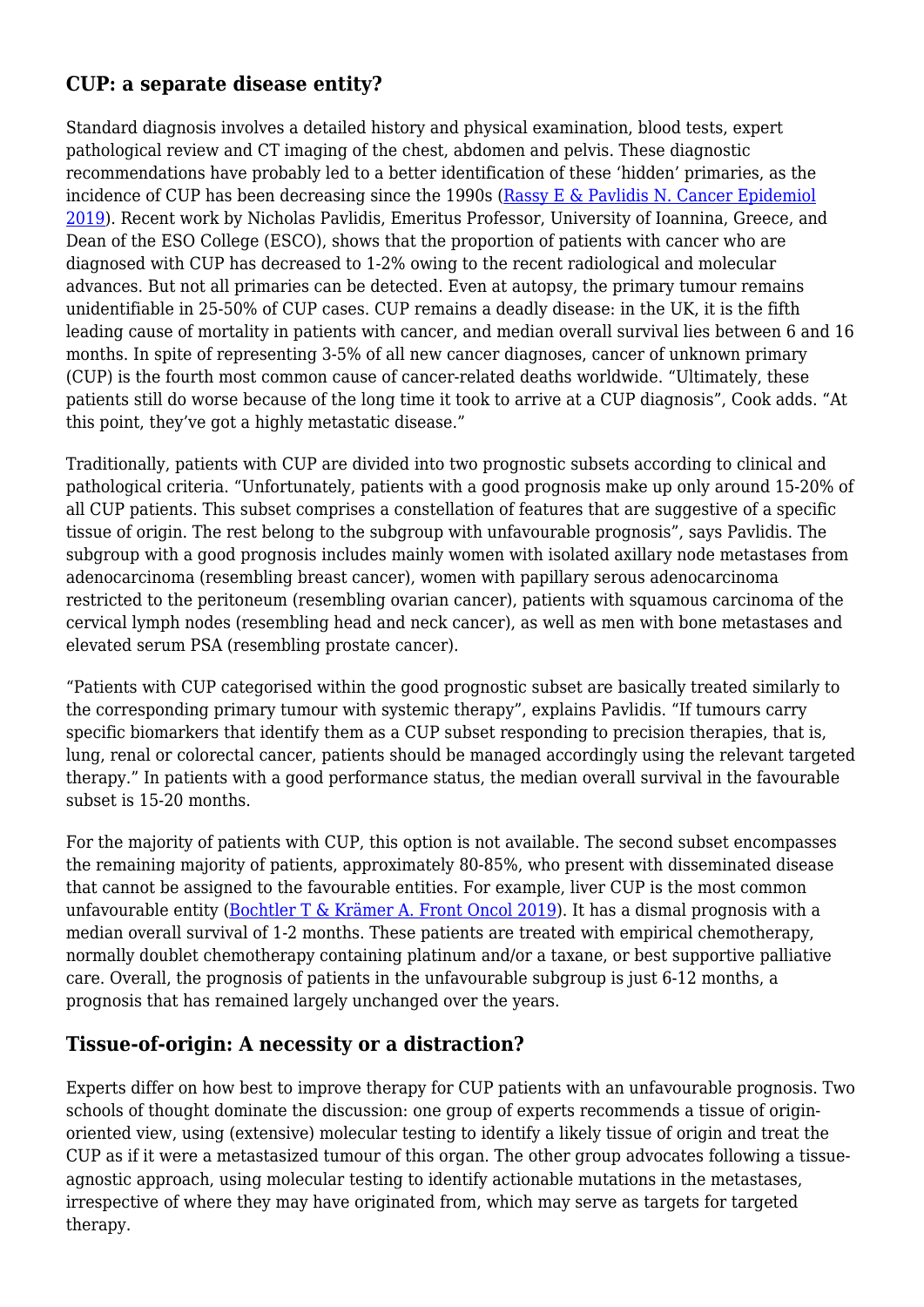CUP is a diagnosis of exclusion: As long as no primary is found, the diagnosis holds true. In a tissue of origin-oriented view, the term CUP may be no more than an umbrella term, to designate a heterogenous group of different types of cancers, the biology of which is dictated by the location of the hidden primary. A range of methods is available to try to identify a likely tissue of origin, including gene-expression profiling, gene microarrays, microRNA and DNA methylation analysis. To verify these predictions based on molecular signatures, molecular findings have been compared with autopsy findings. However, both the spectrum of likely primaries and their relative proportions differ between molecular and autopsy findings, suggesting that molecular predictions are not entirely reliable ([Bochtler T & Krämer A. Front Oncol 2019;](https://www.ncbi.nlm.nih.gov/pmc/articles/PMC6534107/) [Conway A-M et al. Br J Cancer 2018;](https://www.nature.com/articles/s41416-018-0332-2) [Hainsworth](https://ascopubs.org/doi/full/10.1200/EDBK_100014) [JD & Greco FA ASCO 2018\)](https://ascopubs.org/doi/full/10.1200/EDBK_100014).

So far, the evidence supporting a tissue of origin-oriented view is limited, says Alwin Krämer, Director of the Clinical Cooperation Unit Molecular Haematology/Oncology at the German Cancer Research Center. "Two recent studies have shown that identifying the likely primary does not help, at least with regard to chemotherapy," The studies in question were two recent prospective randomised trials ([Hayashi H et al. J Clin Oncol 2019;](https://ascopubs.org/doi/10.1200/JCO.18.00771) [Fizazi K et al. Ann Oncol 2019](https://www.annalsofoncology.org/article/S0923-7534(19)60360-1/abstract)) neither of which generated promising evidence for tissue-specific chemotherapy. Both trials included previously untreated patients that belong to the unfavourable CUP subgroup. The trials compared the survival of patients receiving site-specific therapy (directed by comprehensive molecular geneexpression analysis or by microarray analysis) with the survival of patients receiving empirical chemotherapy. In both studies, site-specific therapy did not improve clinical outcome in terms of overall survival, progression-free survival or one-year survival rate. On the other hand, a retrospective study ([Moran S et al. Lancet Oncol 2016\)](https://pubmed.ncbi.nlm.nih.gov/27575023/) found that overall survival is longer for patients who received site-specific treatment in line with a predicted tissue of origin than for patients who received empirical therapy not in line with the predicted tissue of origin.

Nevertheless, narrowing down where the metastases might originate from may still be important with regards to targeted therapy, Krämer adds. "Right now, there is no evidence that it is helpful to know the likely tissue of origin when you treat unfavourable subtype CUP with targeted therapy. Regarding targeted therapy, if this is different it is currently unknown." And Cook points towards the different responses to BRAF inhibitors, depending on a tumour's tissue of origin, as a hint that origin is relevant. "For some mutations, context is important. Not for all, but for some, and ultimately to understand this, we still need to be able to molecularly profile all these cancers. And looking at immunotherapies, we also know that immunotherapies work in some cancers but not in others. We can't just understand the molecular features, we still need to know or have an idea of where this has come from."

## "We can't just understand the molecular features, we still need to know or have an idea of where this has come from."

The other school of thought is to move beyond the tissue of origin once a diagnosis of bona fide CUP is made, and instead focus on the mutations found in the clearly present metastases. Until now, there have only been case reports of patients with CUP responding to targeted therapy. One trial testing this approach is the [CUPISCO trial](https://clinicaltrials.gov/ct2/show/NCT03498521), an international phase II randomized study that looks to recruit 790 patients with CUP. Krämer, who leads this Roche-sponsored trial at the University Hospital in Heidelberg, explains the rationale. "The study asks whether molecularly targeted or immunotherapy is better than standard unspecific platinum-based chemotherapy in newly diagnosed unfavourable CUP, independent of the primary site."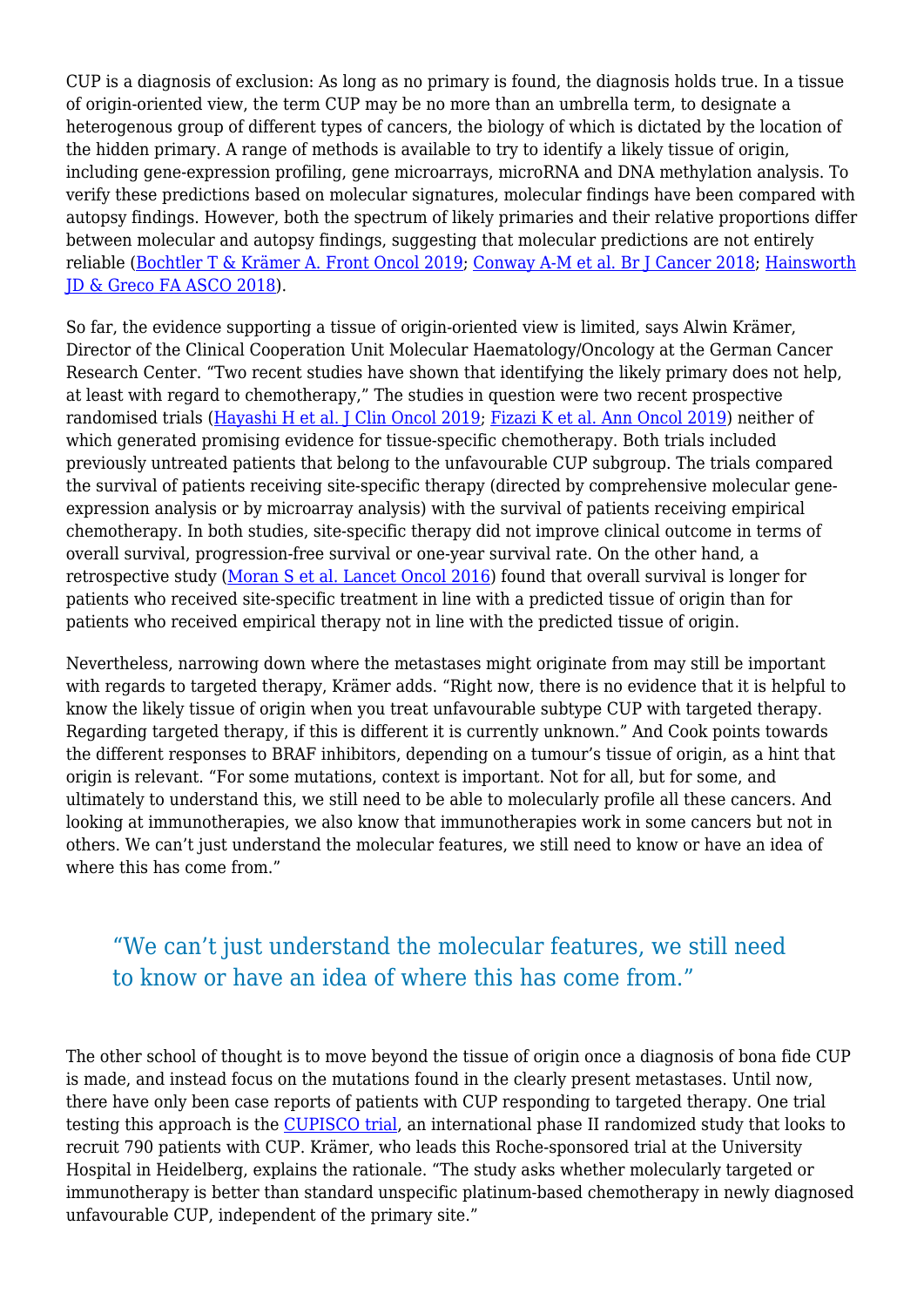After stringent patient selection, which will include only patients for whom no likely primary is found by histology or clinical features, the treatment-naive patients first receive three cycles of platinumbased chemotherapy. After induction chemotherapy, the responders are randomized to receive either platinum-based chemotherapy or molecularly-guided therapy, depending on the results of panel sequencing. Patients who did not respond to platinum-based chemotherapy all receive molecularly-guided therapy. "In a translational side project, we do methylation and gene-expression profiling to identify the primary. Then, in a post-hoc analysis, we look whether patients' response to the targeted therapy does depend on the likely primary – or not", Krämer adds.

At the moment, Krämer is not convinced that the tumour's response to targeted therapy is necessarily organ specific. "It is oversimplified to look at a single mutation, such as BRAF, and believe that each and every cancer would respond in the very same way to a BRAF inhibitor. Instead, one should look at the complete genomic or mutational profile, and then decide how to treat the patient." Krämer is also involved in a smaller trial called [CheCUP](https://www.clinicaltrialsregister.eu/ctr-search/trial/2018-004562-33), based in Germany, which investigates whether pre-treated patients with CUP benefit from combined checkpoint inhibitor treatment, and whether mutational burden predicts response. "There are significant case reports, including from our department, in which patients have significantly benefited from immunotherapy. So now we are testing whether patients benefit from a therapy with combined nivolumab and ipilimumab", Krämer says.

The tumour-agnostic view is taken even further in another phase II trial, aptly called the [AGNOSTOS](https://ichgcp.net/clinical-trials-registry/NCT02607202) programme, which is run from the Candiolo Cancer Institute, where Paolo Comoglio works. "We are looking at the mutations in CUP to see whether mutations exist that are markers of this disease, and whether they can then be targeted therapeutically. In our view, CUP is a still unrecognized pathological entity. We think it can be classified as a stand-alone disease, where the doctors do not find the primary tumour because there is no primary tumour mass. Currently, we haven't found the one or two mutations that are markers of the disease, but hopefully there is one. And we have some candidates. We just [reported the complete expression and genetic analysis](https://www.embopress.org/doi/full/10.15252/emmm.201911756) of multiple synchronous metastases from a patient with CUP. The expression profiles were remarkably similar and astonishingly singular".

#### **Is CUP a new clinical entity?**

Pavlidis agrees that CUP is likely to be a novel nosological entity. "It is a more aggressive tumour that is chemoresistent and is associated with a poor prognosis. But we have not yet identified a genetic signature or molecular explanation for it. The clinical picture of CUPs makes it likely that they represent a separate entity." Krämer agrees. "Especially if we are looking at the 'hardcore' cancers of unknown primary, where a primary really escapes identification. Those, at least to my belief, represent a separate entity."

Comoglio is hunting for the elusive, if existent, CUP-specific signature. He suspects that a common feature is the invasive growth programme. The reason for this has to do with how Comoglio thinks CUP arises and develops. So far, the mechanism explaining why the primary is unidentifiable in patients with CUP is poorly understood. One theory is that the primary tumour is successfully attacked by the immune system, while the metastases evade detection. Another theory suggests that metastases arise very early during the malignant process, or that CUP follows a type two progression without even forming a primary site. Based on an analysis of how metastases are connected phylogenetically in a CUP patient, as well as unpublished work on xenopatients, Comoglio suggests that there is no primary tumour in CUP. "Instead of a primary tumour, there is a primary cancer stem cell. This stem cell forms a small initial cluster and simultaneously acquires the transformative phenotype and the metastatic, invasive phenotype and so can't be detected in its original site, as it immediately disperses. We think that CUP is a disease that originates from